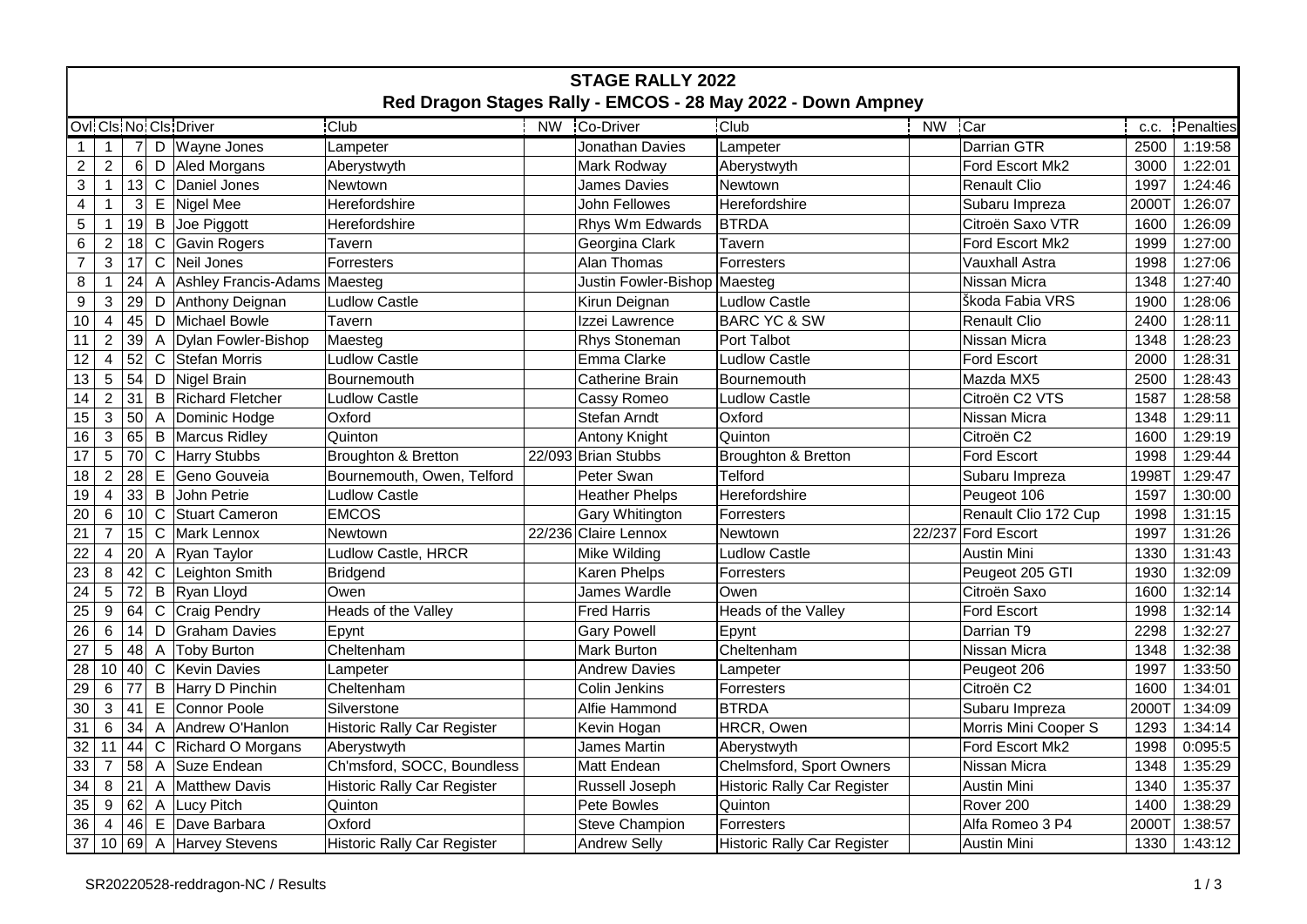| <b>STAGE RALLY 2022</b>                                     |                |                 |              |                        |                                    |           |                                         |                            |           |                          |       |           |
|-------------------------------------------------------------|----------------|-----------------|--------------|------------------------|------------------------------------|-----------|-----------------------------------------|----------------------------|-----------|--------------------------|-------|-----------|
| Red Dragon Stages Rally - EMCOS - 28 May 2022 - Down Ampney |                |                 |              |                        |                                    |           |                                         |                            |           |                          |       |           |
|                                                             |                |                 |              | Ovl Cls No Cls Driver  | <b>Club</b>                        | <b>NW</b> | Co-Driver                               | <b>Club</b>                | <b>NW</b> | Car                      | C.C.  | Penalties |
| 38 11                                                       |                |                 |              | 73 A Oliver Norfolk    | Silverstone                        |           | Owain Thomas                            | Owen                       |           | Nissan Micra             | 998   | 1:46:02   |
| 39                                                          | 12             | 74              |              | A James Offield        | Silverstone                        |           | <b>Bill Douglas</b>                     | Boundless, HRCR, Blackbird |           | Nissan Micra             | 1398  | 1:46:04   |
| 40                                                          | 13             | 59              |              | A Sarah White          | <b>BDCC</b>                        |           | <b>Martin Gates</b>                     | <b>BDCC</b>                |           | Vauxhall Corsa B         | 1389  | 1:47:48   |
| 41                                                          | 3              | 43              |              | E Dave Allinson        | Tavern                             |           | Michael Todd                            | Cirencester                |           | Subaru Impreza           | 2000T | 1:50:30   |
| 42                                                          | $\overline{7}$ | 61              |              | <b>B</b> Steven Knott  | Maesteg                            |           | <b>Andrew Thomas</b>                    | Cheltenham                 |           | Peugeot 205              | 1590  | 2:33:01   |
| <b>NF</b>                                                   |                | $\overline{1}$  |              | E Harry Gardner        | <b>EMCOS</b>                       |           | <b>Elliot Graham</b>                    | <b>EMCOS</b>               |           | Subaru Impreza           | 1994T | Retired   |
| <b>NF</b>                                                   |                | $\overline{2}$  |              | D Thomas Davies        | Lampeter                           |           | <b>Daniel Petrie</b>                    | <b>Ludlow Castle</b>       |           | Ford Escort Mk2          | 2300  | Retired   |
| <b>NF</b>                                                   |                | $\overline{4}$  |              | E Andrew Graham        | <b>EMCOS</b>                       |           | Peter Brennan                           | <b>EMCOS</b>               |           | Mitsubishi Lancer Evo VI | 1997T | Retired   |
| <b>NF</b>                                                   |                | 5 <sup>1</sup>  |              | E Gareth Hurford-Jones | <b>EMCOS</b>                       |           | <b>Richard Goring</b>                   | <b>EMCOS</b>               |           | Ford Escort Cosworth     | 19987 | Retired   |
| <b>NF</b>                                                   |                | 8               |              | C Peter Hedges         | <b>EMCOS</b>                       |           | James Hedges                            | <b>EMCOS</b>               |           | Ford Escort              | 1998  | Retired   |
| <b>NF</b>                                                   |                | 9               | $\mathbf C$  | Dean Davies            | Herefordshire                      |           | <b>Cameron Wheatley</b>                 | Herefordshire              |           | <b>Ford Escort</b>       | 2000  | Retired   |
| <b>NF</b>                                                   |                | 11              |              | C Malcolm Jones        | Lampeter                           |           | Rhys Jones                              | Lampeter                   |           | Peugeot 207 S1600        | 1598  | Retired   |
| <b>NF</b>                                                   |                | 12              |              | A Stephen Pritchard    | <b>Ludlow Castle</b>               |           | Jemma Taylor                            | <b>Ludlow Castle</b>       |           | Vauxhall Nova            | 1400  | Retired   |
| <b>NF</b>                                                   |                | 16              |              | D Gethin Williams      | Herefordshire                      |           | <b>Thomas Williams</b>                  | Herefordshire              |           | <b>Ford Escort</b>       | 2300  | Retired   |
| <b>NF</b>                                                   |                | 23              |              | C David Turner         | <b>EMCOS</b>                       |           | James Turner                            | <b>EMCOS</b>               |           | Ford Escort Mk2          | 2000  | Retired   |
| <b>NF</b>                                                   |                | 25              | $\mathsf{C}$ | James Davies           | Lampeter                           |           | Fiona Crump                             | Longmynd                   |           | Proton Satria GTI        | 1834  | Retired   |
| <b>NF</b>                                                   |                | 27              |              | <b>B</b> Ben Grenter   | Forresters                         |           | Kelan Watkins                           | <b>EMCOS</b>               |           | Toyota Yaris ST16+       | 1598  | Retired   |
| <b>NF</b>                                                   |                | 28              |              | C   Matt Turner        | Cirencester                        |           | Tom Bishop                              | Cannock                    |           | Ford Escort Mk2          | 1999  | Retired   |
| <b>NF</b>                                                   |                | 30 <sup>2</sup> |              | C Philip Ball          | Stockport 061                      |           | Martin Stembridge                       | <b>EMCOS</b>               |           | Ford Escort Mk1          | 1958  | Retired   |
| <b>NF</b>                                                   |                | 32              |              | C Adrian Griffiths     | Herefordshire                      |           | Karolina Kunigiskyte                    | Herefordshire              |           | <b>Renault Clio</b>      | 2000  | Retired   |
| <b>NF</b>                                                   |                | 35              |              | A Barry Pavey          | Tavern, CRSW                       |           | Paul Rumary                             | South Hams                 |           | <b>Ford Escort</b>       | 1399  | Retired   |
| <b>NF</b>                                                   |                | 36              |              | A Matt Walk            | Quinton                            |           | <b>Adrian Walk</b>                      | Quinton                    |           | <b>Ford Fiesta</b>       | 1400  | Retired   |
| <b>NF</b>                                                   |                | 37              | $\mathsf{C}$ | <b>Oliver Keates</b>   | <b>Devizes</b>                     |           | Gavin James Bull                        | Devizes                    |           | MG ZR                    | 1796  | Retired   |
| <b>NF</b>                                                   |                | 47              |              | <b>B</b> Paul Boenigk  | <b>EMCOS</b>                       |           | Peter Boenigk                           | <b>EMCOS</b>               |           | Suzuki Swift             | 1598  | Retired   |
| <b>NF</b>                                                   |                | 49              |              | <b>B</b> Edward Gamble | <b>EMCOS</b>                       |           | <b>Matthew Davis</b>                    | <b>EMCOS</b>               |           | Peugeot 106 Rallye       | 1600  | Retired   |
| <b>NF</b>                                                   |                | 51              |              | A Shane Gamble         | HRCR, Wolv'ton & S Staffs          |           | <b>Bob Ward</b>                         | HRCR, Quinton              |           | Morris Mini Cooper S     | 1293  | Retired   |
| <b>NF</b>                                                   |                | 53              |              | C Kevin Butler         | Potteries & Newcastle              |           | Joseph Graham                           | Owen                       |           | Peugeot 205 GTI          | 1900  | Retired   |
| <b>NF</b>                                                   |                | 55              |              | C Howard Staves        | Ecurie Royal Oak                   |           | <b>Grant Williams</b>                   | Ecurie Royal Oak           |           | Ford Escort RS2000       | 2000  | Retired   |
| <b>NF</b>                                                   |                | 56              |              | A Stuart Baker         | Cheltenham                         |           | Jeremy Baker                            | Cheltenham                 |           | Morris Mini              | 1330  | Retired   |
| <b>NF</b>                                                   |                | 57              |              | <b>B</b> Tim Taylor    | Knighton                           |           | <b>Mark Ammonds</b>                     | Knighton                   |           | Peugeot 106              | 1600  | Retired   |
| <b>NF</b>                                                   |                | 60              |              | C Simon Millington     | Ecurie Royal Oak                   |           | Sam Kelter                              | Ecurie Royal Oak           |           | Ford Escort Mk2          | 1998  | Retired   |
| <b>NF</b>                                                   |                | 66              |              | A Craig King           | <b>Historic Rally Car Register</b> |           | Clare Jennings                          | HRCR, Owen                 |           | Morris Mini              | 1275  | Retired   |
| <b>NF</b>                                                   |                | 67              |              | <b>B</b> Lacey Brown   | Dukeries                           |           | Sophie Landen                           | Dukeries, Warrington       |           | 22/227 MINI Cooper R50   | 1598  | Retired   |
| <b>NF</b>                                                   |                | 68              |              | C lan Warry-Thomas     | Cheltenham                         |           | <b>Elaine Perry</b>                     | Cheltenham                 |           | <b>MGB Roadster</b>      | 1950  | Retired   |
| <b>NF</b>                                                   |                | 71              |              | D Andrew Norris        | Maesteg                            |           | Hollie Leigh Norris                     | Maesteg                    |           | <b>BMW Compact</b>       | 2998  | Retired   |
| <b>NF</b>                                                   |                | 75              |              | A Andrew Torbet        | Silverstone                        |           | Paul Topping                            | Silverstone                |           | Nissan Micra             | 998   | Retired   |
| <b>NF</b>                                                   |                |                 |              | 76 E Paul Davy         | 60 & Worcestershire                |           | Andrew Wooldridge   60 & Worcestershire |                            |           | Subaru Impreza N12b      | 1994T | Retired   |